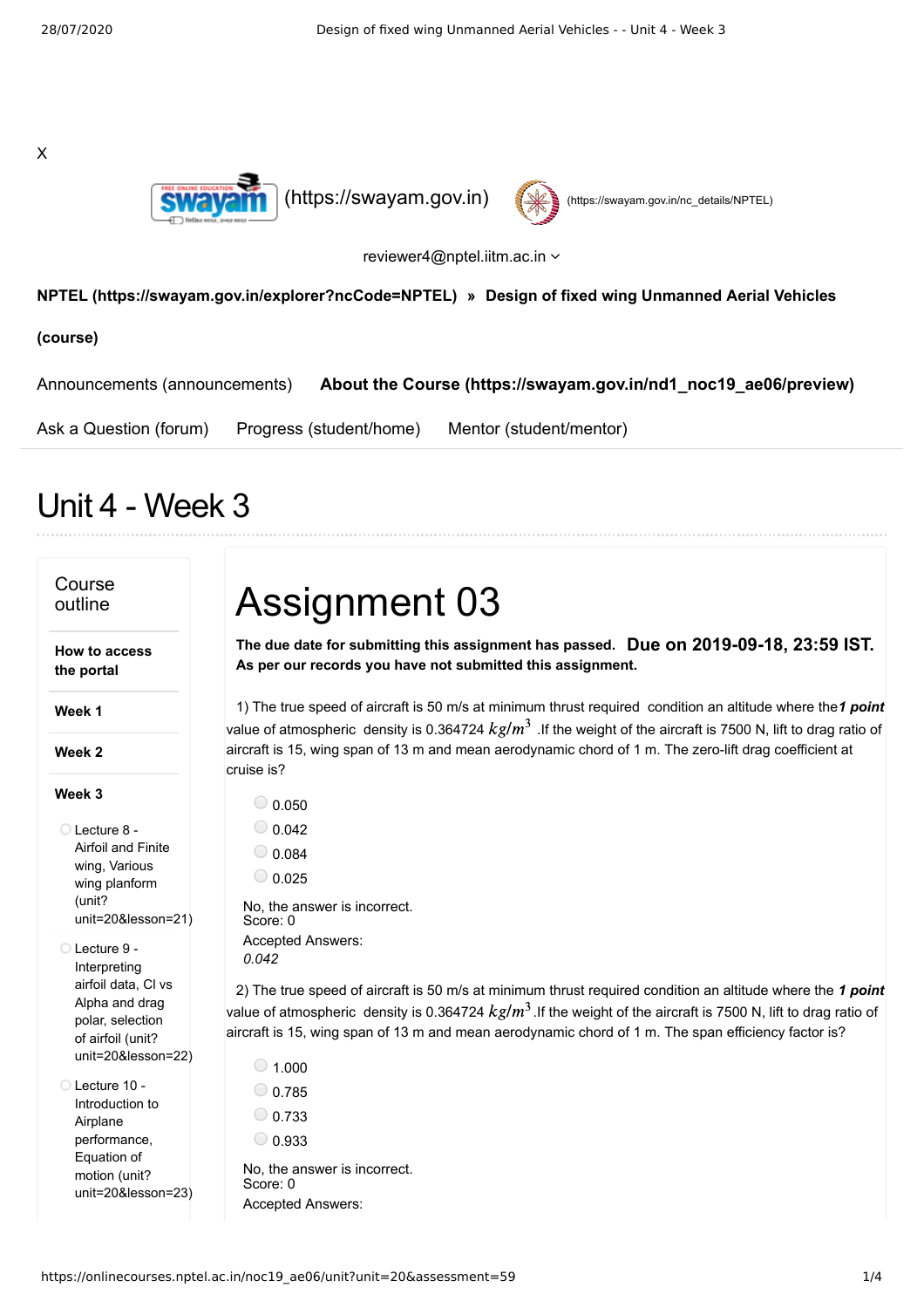| O Quiz:                                               | 0.933                                                                                                                                                                                             |
|-------------------------------------------------------|---------------------------------------------------------------------------------------------------------------------------------------------------------------------------------------------------|
| <b>Assignment 03</b><br>(assessment?<br>name=59)      | 3) If the weight of the aircraft is 500 kg and lift to drag ratio of aircraft is 12, what is the Thrust<br>1 point<br>required (in N) at cruise condition?                                        |
| ◯ Feedback For<br>Week 3 (unit?<br>unit=20&lesson=67) | $\circ$ 5220.7                                                                                                                                                                                    |
|                                                       | $\bigcirc$ 490.40                                                                                                                                                                                 |
|                                                       | $\bigcirc$ 40.875                                                                                                                                                                                 |
| ◯ Assignment 03<br>Solution (unit?                    | $\bigcirc$ 408.75                                                                                                                                                                                 |
| unit=20&lesson=69)                                    | No, the answer is incorrect.<br>Score: 0                                                                                                                                                          |
| Week 4                                                | Accepted Answers:<br>408.75                                                                                                                                                                       |
| Week 5                                                | 4) If the weight of the aircraft is 500 kg and lift to drag ratio of aircraft is 10, The aircraft flying at a 1 point<br>speed of 50 m/s. What is the power required (in kW) at cruise condition? |
| Week 6                                                | $\bigcirc$ 30.00                                                                                                                                                                                  |
| Week 7                                                | $\bigcirc$ 2.500                                                                                                                                                                                  |
|                                                       | $\bigcirc$ 2.452                                                                                                                                                                                  |
| Week 8                                                | $\bigcirc$ 24.52                                                                                                                                                                                  |
| <b>Text</b>                                           | No, the answer is incorrect.                                                                                                                                                                      |
| <b>Transcription</b>                                  | Score: 0<br>Accepted Answers:                                                                                                                                                                     |
|                                                       | 24.52                                                                                                                                                                                             |
|                                                       | 5) Keeping all the parameters constant, how wing span b is related to induced drag $D_i$ ?<br>1 point                                                                                             |
|                                                       | $\bigcirc$                                                                                                                                                                                        |
|                                                       | $D_i \propto \frac{1}{h^2}$                                                                                                                                                                       |
|                                                       |                                                                                                                                                                                                   |
|                                                       | $D_i \propto b^2$                                                                                                                                                                                 |
|                                                       | $\bigcirc$                                                                                                                                                                                        |
|                                                       | $D_i \propto b$                                                                                                                                                                                   |
|                                                       | $D_i \propto \frac{1}{h}$                                                                                                                                                                         |
|                                                       | No, the answer is incorrect.<br>Score: 0                                                                                                                                                          |
|                                                       | Accepted Answers:                                                                                                                                                                                 |
|                                                       | $D_i \propto \frac{1}{h^2}$                                                                                                                                                                       |
|                                                       | 6) For an aircraft at a given altitude and velocity the induced drag is $D_i$ . If the weight of the<br>1 point                                                                                   |
|                                                       | aircraft is increased by two times keeping altitude and velocity the same, what will be the new induced<br>drag?                                                                                  |

 $\bigcirc$  $D_i$  $\bigcirc$  $4D_i$  $\bigcirc$  $2D_i$  $\bigcirc$  $16D_i$ No, the answer is incorrect. Score: 0 A d A